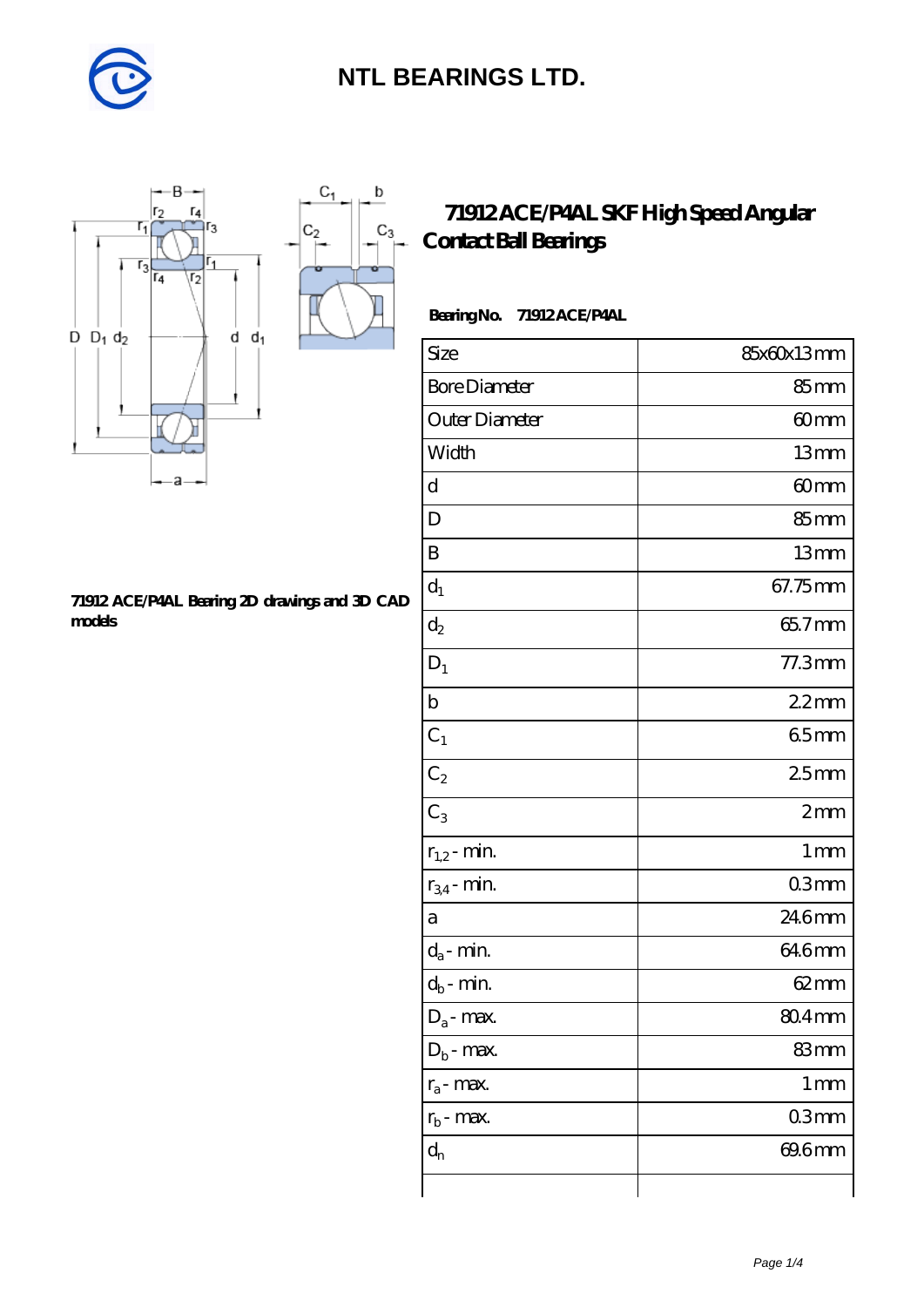

| Basic dynamic load rating -<br>С         | 15.3kN      |
|------------------------------------------|-------------|
| Basic static load rating - $C_0$         | 11.2kN      |
| Fatigue load limit - $P_{\rm u}$         | 0475kN      |
| Limiting speed for grease<br>lubrication | 19500r/min  |
| Limiting speed for oil<br>lubrication    | 30000mm/min |
| Ball - $D_w$                             | 7.938mm     |
| $Ball - z$                               | 23          |
| $G_{\text{ref}}$                         | $25$ cm $3$ |
| Calculation factor - e                   | 068         |
| Calculation factor - $Y_2$               | 087         |
| Calculation factor - $Y_0$               | 038         |
| Calculation factor - $X_2$               | 041         |
| Calculation factor - $Y_1$               | 092         |
| Calculation factor - $Y_2$               | 1.41        |
| Calculation factor - $Y_0$               | 0.76        |
| Calculation factor - $X_2$               | 067         |
| Preload class $A - G_A$                  | 139N        |
| Preload class $B - G_B$                  | 418N        |
| Preload class $C - G_C$                  | 836N        |
| Calculation factor - f                   | 1.13        |
| Calculation factor - $f_1$               | 0.99        |
| Calculation factor - $f_{2A}$            | 1           |
| Calculation factor - $f_{\rm 2B}$        | 1.04        |
| Calculation factor - $f_{\chi}$          | 1.07        |
| Calculation factor - $f_{HC}$            | 1           |
| Preload class A                          | 115N/micron |
| Preload class B                          | 173N/micron |
|                                          |             |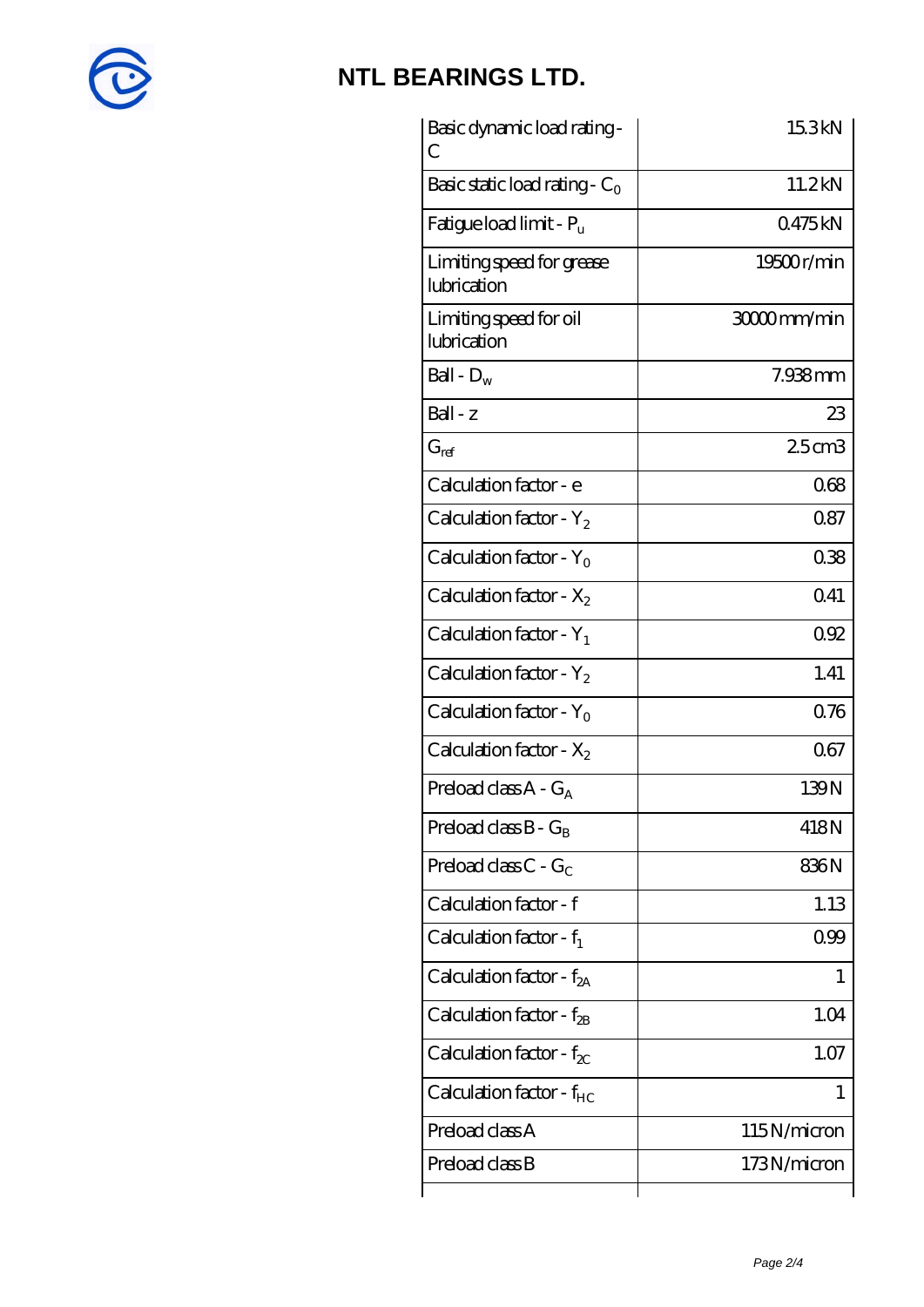

| Preload class C                                          | 228N/micron       |
|----------------------------------------------------------|-------------------|
| $d_1$                                                    | 67.75mm           |
| $\mathrm{d}_2$                                           | 65.7mm            |
| $D_1$                                                    | $77.3$ mm         |
| $C_1$                                                    | 65mm              |
| $C_2$                                                    | 25mm              |
| $C_3$                                                    | 2mm               |
| $r_{1,2}$ min.                                           | $1 \,\mathrm{mm}$ |
| $r_{34}$ min.                                            | 03 <sub>mm</sub>  |
| $d_a$ min.                                               | 64.6mm            |
| $d_h$ min.                                               | $62 \text{mm}$    |
| $D_a$ max.                                               | 80.4mm            |
| $Db$ max.                                                | 83mm              |
| $r_a$ max.                                               | $1 \,\mathrm{mm}$ |
| $r_{\rm b}$ max.                                         | 03 <sub>mm</sub>  |
| $d_n$                                                    | 69.6mm            |
| Basic dynamic load rating C                              | 15.3kN            |
| Basic static load rating $C_0$                           | 11.2kN            |
| Fatigue load limit P <sub>u</sub>                        | 0475kN            |
| Attainable speed for grease<br>lubrication               | 19500r/min        |
| Attainable speed for oil-air<br>lubrication              | 30000r/min        |
| Ball diameter $D_w$                                      | 7.938mm           |
| Number of balls z                                        | 23                |
| Reference grease quantity<br>$\mathrm{G}_{\mathrm{ref}}$ | $25 \text{cm}^3$  |
| Preload class A $G_A$                                    | 139N              |
| Static axial stiffness, preload<br>classA                | $115N/\mu$ m      |
| Preload class $BG_B$                                     | 418N              |
| Static axial stiffness, preload<br>$\mathrm{classB}$     | $173N/\mu$ m      |
| Preload class C $G_C$                                    | 836N              |